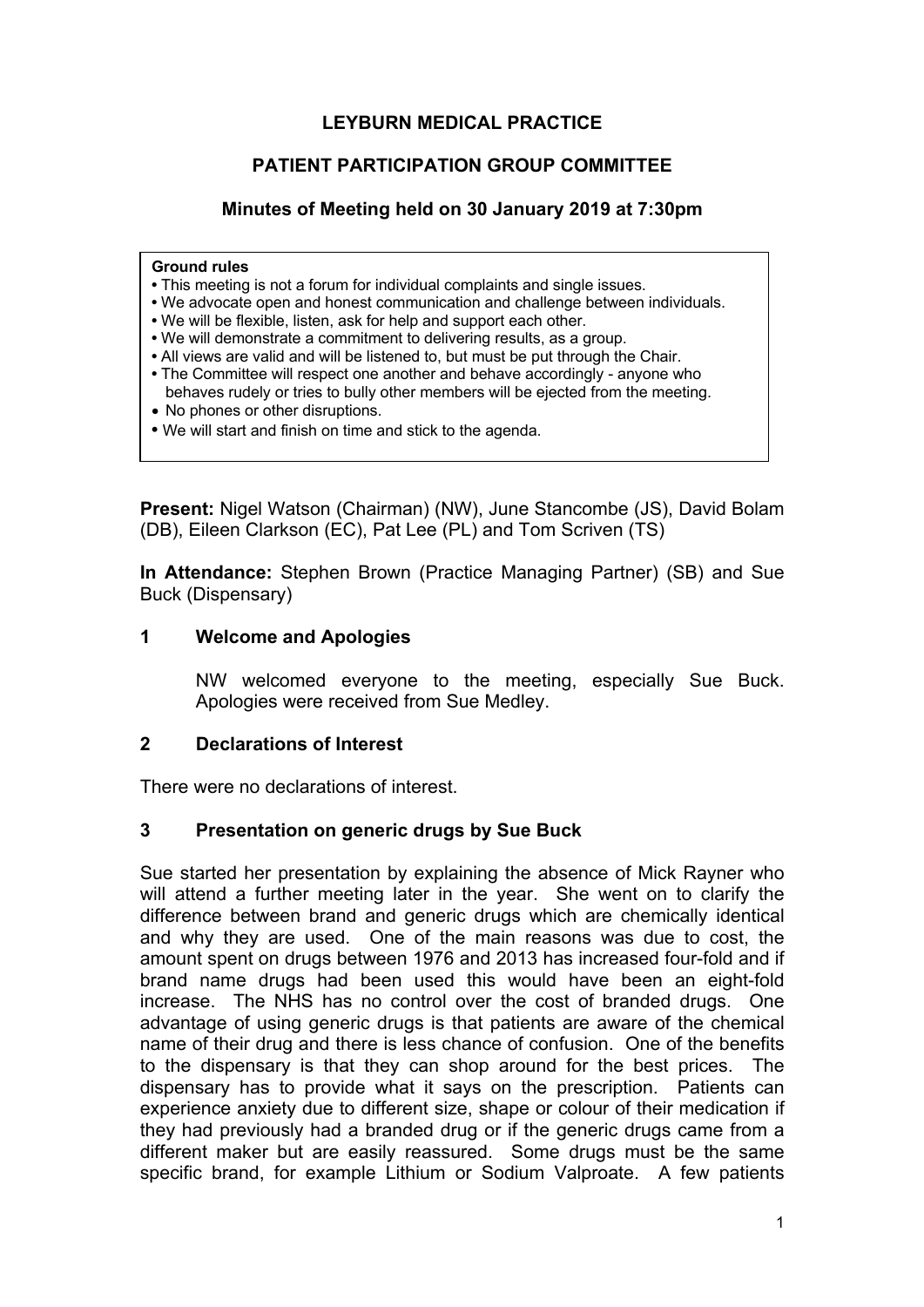request specific brands possibly due to adverse reactions. A cost example was given for Rosuvastatin which generically costs £1.50 whereas the branded version was currently costing £18.00 so a patient could cost £19.08 per year generically versus £216.00 for the branded version. Sue explained that all prescriptions are sent off monthly to the PPA in Newcastle. Great care is taken with stock levels as the price reimbursement varies from month to month. She agreed that there have always been difficulties with supplies, sometimes due to recalls or repackaging. There are concerns about unscrupulous wholesalers stockpiling due to Brexit but NHS England has specifically warned against stockpiling. One of the most expensive drugs the surgery supplies costs £400.00 per month. Specialist cancer drugs and biomedicines are supplied and funded by hospitals. Cannabis medication has been supplied in the past. The proportion of the practice budget taken up by drugs is more than one-third. Patients are encouraged to buy their own supplies of Aspirin or Paracetamol rather than have a prescription but certain patients who need more per week than is practical to buy will still have these drugs supplied with a prescription. Sue confirmed that there have been issues with the supply of Naproxen. NW thanked Sue for her very informative presentation.

# **4 Minutes of The Last Meeting, AGM and Matters Arising**

The minutes of the last meeting were agreed as correct.

# **5 Correspondence Received/Meetings Attended**

a NAPP Newsletters

The NAPP newsletters raised several issues including Primary Care Networks. SB explained that our practice has been part of the local PCN since 2014. There is only one local practice that has not joined but NHS England have insisted that all practices must be part of a network by June 2019.

Missed appointments are very low in our practice. On-line consultations at the practice have the fastest growing uptake in our CCG area. SB reported that this seems to be working well.

b CCG Newsletters

There was nothing to report.

c Other

DB reported that he had attended the latest meeting of the Ambulance Trust in late November 2018. He said that there were complaints about response times, category one targets are seven minutes and their response time was on average seven minutes ten seconds. There is an emphasis on 111 calls and there has been an increase in clinical staff in call centres. There are continuing threats to the system with cost saving but DB continues to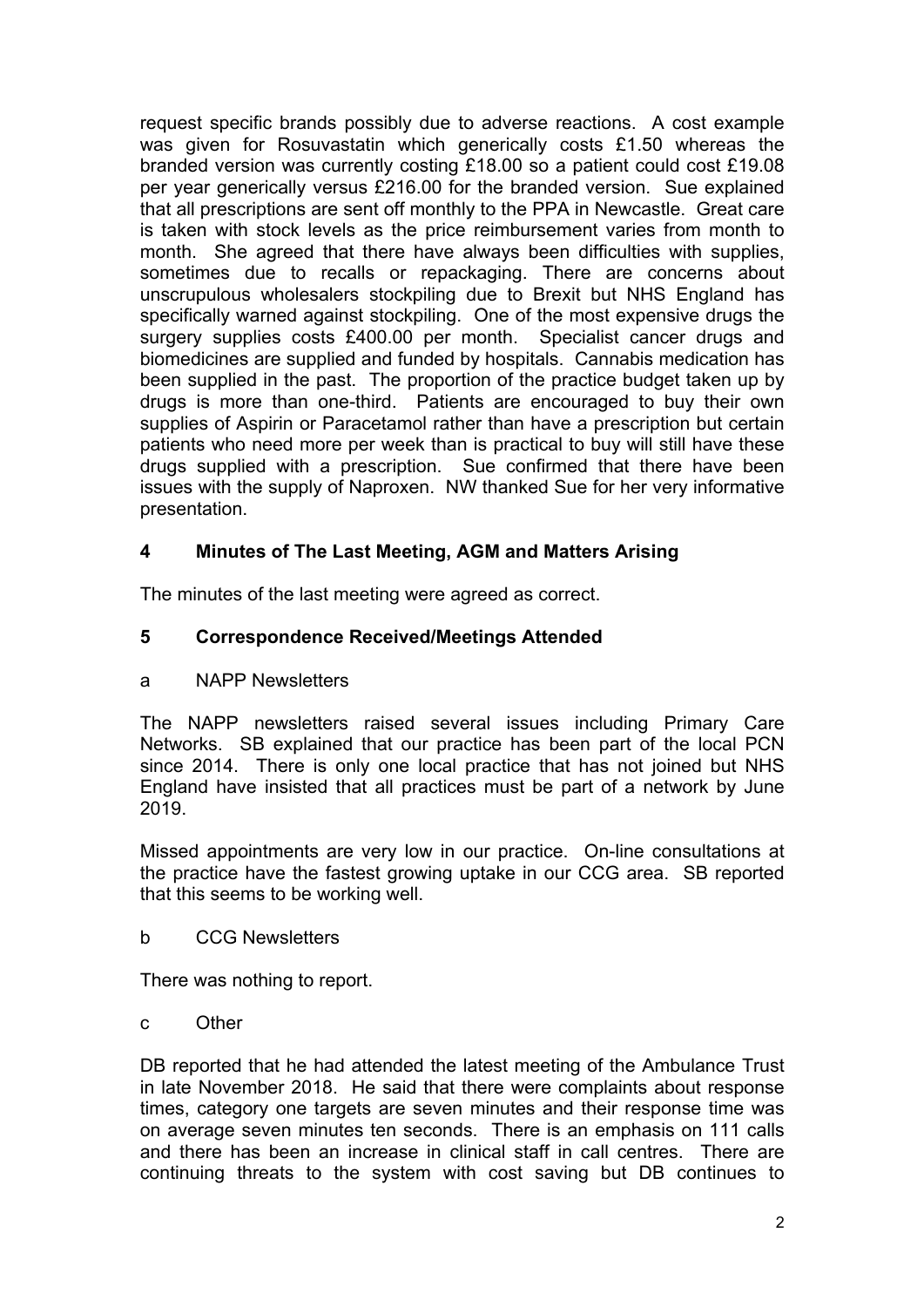emphasise the need to retain the station at Bainbridge and paramedic Pete Shaw. The Ambulance Trust is continuing to provide training for use of defibrillators but DB felt that training for CPR would be more beneficial. It was noted that CPR is very hard work. There is a cost to the ambulance service for providing training.

A further issue was raised regarding the patient transport system which has recently had eligibility rules changed and was part of the Chief Executive's report. It was noted that these changes were driven by the CCG and were a cost saving issue. The ambulance trust has to work with the contract they are given by the CCG. GL reported that this issue has been taken up by Richmondshire District Council. Harriet Manning had informed NW that these changes have had a knock-on effect on the local volunteer driver schemes and they are desperate for more drivers. NW will be updating the transport information leaflet and will include the appeals procedure for patients requesting hospital transport. It was noted that all of the twenty appeals have been upheld. It was agreed that there is a need for a new poster about this and GL and NW will organise this.

# **6 Sustainability and Transformation Partnership/Plan/Programme**

SB pointed out that the STP's have now transformed into ICS's (Integrated Care System). Converting STP's into ICS's is a core part of the long-term plan. The purchaser/provider split is being broken down and the results looks similar to the old Area Health Authorities. NHS Trusts will be part of the ICS's. Ours is part of an area north of us and there will be one CCG for every ICS. Worryingly ours is currently spread over several areas with services being provided from NYCC and Harrogate in addition to the area covered by our CCG and there is not an ICS for North Yorkshire

# **7 Raising Awareness**

# a Rota

It was agreed that we should work in pairs when dealing with the noticeboards and NW will issue a revised rota. There was some discussion about what was appropriate to place on the noticeboards. The question of racks for the leaflets was raised and PL and EC will research what is available and look at costs. It was noticed that posters in the toilets should be laminated to prevent infection.

#### b Future Speakers

Mick Rayner was offered to speak at one of our meetings and we still aim to ask James Dunbar to our AGM.

# c Open Evening Review/Arrangements for the AGM

It was agreed to hold the AGM on 12 June 2019. Committee members were asked to confirm that they are willing to serve for a further year. NW and JS a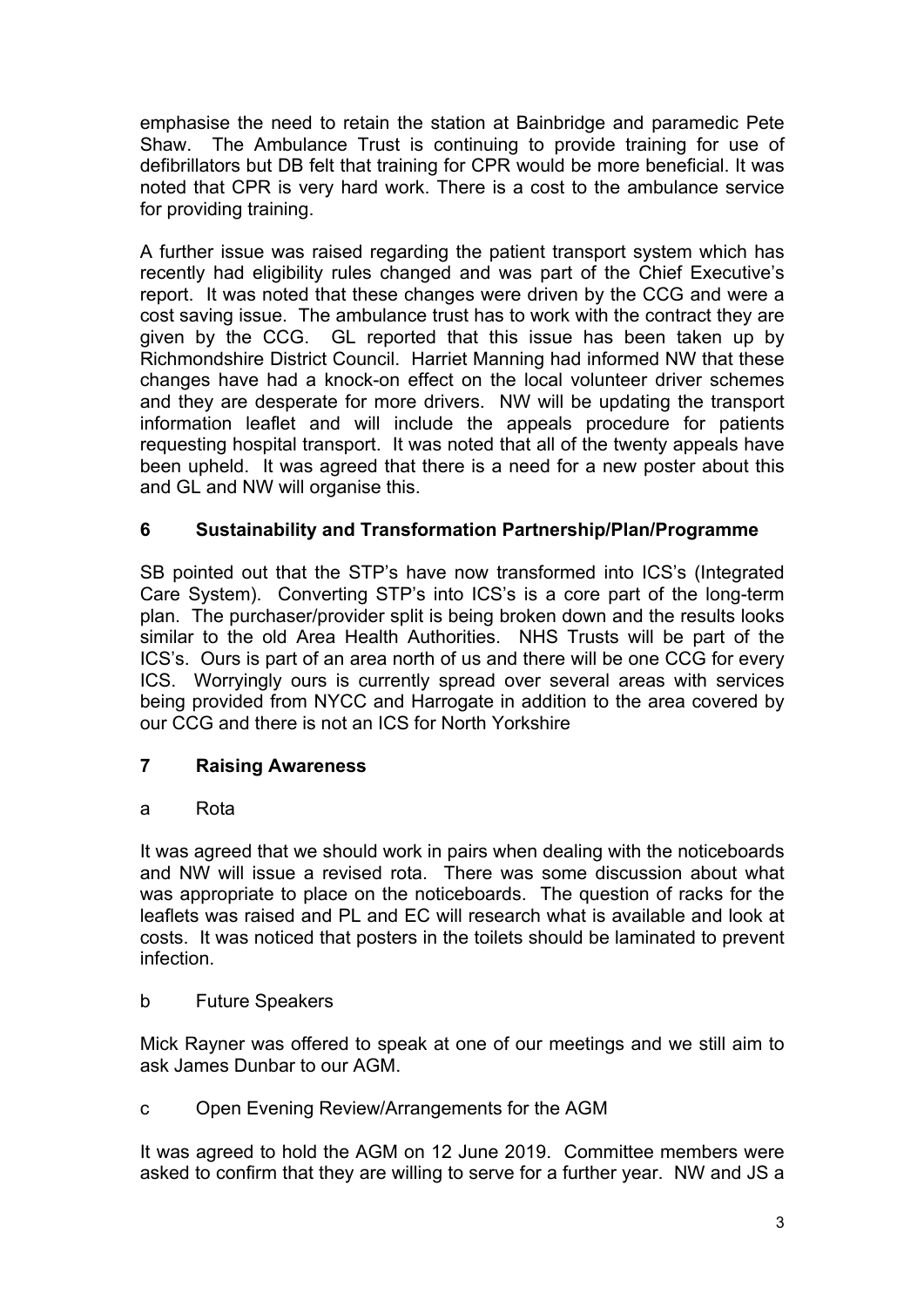wish to stand down from their positions and it was agreed we needed to plan for succession. EC agreed to approach Alison Binks with a view to joining the committee. We agreed we would be happy for TS to stay until he goes to university.

# c Other ways of communicating with patients

It was noted that patient satisfaction levels have slipped slightly and also that committee members have been accosted when out and about by patients with concerns or complaints rather than approaching the committee. It was agreed that often patients had often been misinformed about something but NW requested the committee think about how we can address this issue and suggested a drop-in session to register concerns. TS suggested that whatever mechanism is agreed could then be conveyed to patients at the AGM.

NW said he had contacted the website managers who have agreed to update the website with PPG minutes and committee names.

# **8 Monitoring Practice Performance**

# a Pressure on GP's and their team

SB reported that the situation was still very tough although the practice now has a full complement of staff. They have moved to having two people answering the phone for the whole morning. A new diabetic specialist nurse will start on 11 February doing one day at Leyburn and one day at Harewood which will relieve the pressure on Dr Brown and Sandra. SB reported that the pressure is still huge and they have had to inform the Wensleydale Show that the practice will not be able to provide cover for the day of the show. It was noted that over 50% of the telephone triage calls were successfully dealt with over the phone. It was noted that some patients are referred to the surgery by the pharmacy but this was dependent on which pharmacist was on duty. A short survey of calls requesting an urgent appointment received by the receptionists were found to be not actually urgent by the GP. The GP's try to educate those patients who were doing this.

b Scheduling review of business plan/discussion of local census and health data

SB reported that the final partners meeting will be next Saturday and then he hoped to be in a position to share a draft of the business plan with the committee and staff by the end of March.

c Other

There was no other business.

# **9 Other Practice/CCG/Heartbeat Alliance Update and News**